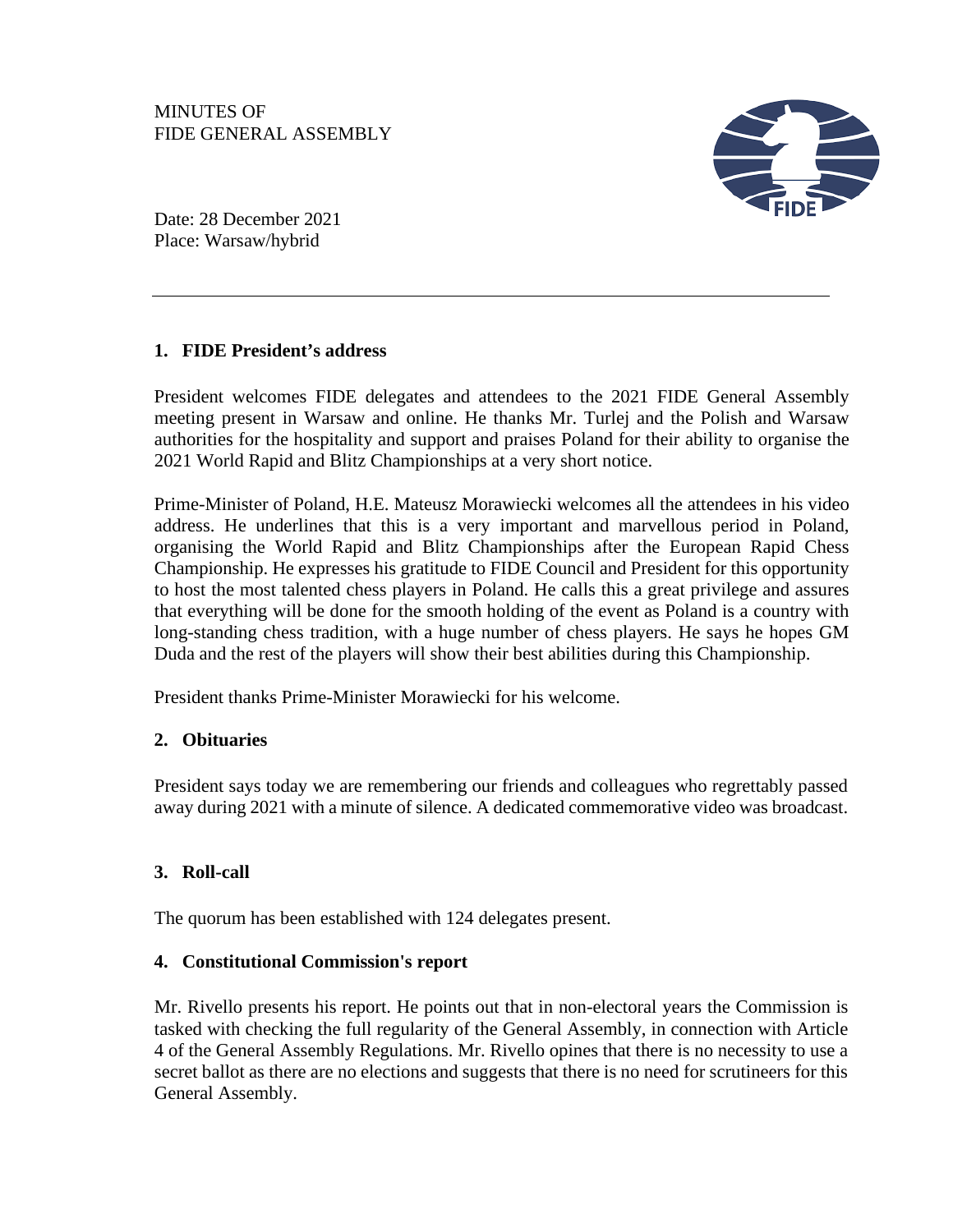He singles out the second task of the Commission - to check the list of delegates and confirm voting rights to all delegates. He reports that it was not possible to give full voting rights to all delegates, so for the Ivory Coast Chess, Morocco and Pakistan Chess Federations, there are no legitimate delegates for this General Assembly.

Mr. Rivello also describes the state of play in Peru and US Virgin Islands, which do not concern the voting rights at this General Assembly.

Mr. Rivello anticipates that there will be a positive judgement about drafts of Electoral Rules, Ethics and Disciplinary Code and Internal Rules of the General Assembly. He was charged with the task of drafting of the FIDE Electoral Rules and looks forward to the approval of these important documents in the direction of more developed rules of FIDE.

He comments on a request to change the FIDE Charter by the Papua and New Guinea Chess Federation, stating that it would be difficult to approve the proposed change. Mr. Rivello welcomes questions in respect of the Constitutional Commission's report.

## **The General Assembly notes the Constitutional Commission report.**

## **5. Appointment of the 3 Scrutineers \***

President suggests General Assembly should support the proposal of Mr. Rivello not to have three scrutineers for this General Assembly.

## **The General Assembly approves the proposal of Mr. Rivello not to elect the Scrutineers**.

## **Section 1- Report of FIDE President**

President thanks all delegates for all projects and activities on all levels in this difficult year, where all worked hard despite the limitations for chess activities, and underlines that overall it has been a successful year.

The report includes description and evaluation of main activities carried out over the last year, as well as information on the planned projects. In his report President:

- Appreciates that all events of the World Championship cycle, including the completion of the 2021 FIDE Candidates' tournament and the FIDE World Championship Dubai 2021 have been organised.
- Highly evaluates the FIDE World Championship Dubai 2021 organisation and thanks all concerned for it.
- Expresses gratitude to the authorities in Riga and Latvia for the successful organisation of the FIDE Chess.com Grand Swiss, and the Government of Poland and Warsaw for the organisation of the FIDE World Rapid & Blitz Championships 2021 at such a short notice.
- Reiterates that the 2021 World Women's Team Championship held in Sitges (Spain) can be regarded as a kick-off event for the 2022 Women in Chess year that will come with higher prize funds and many exciting events for female chess players.
- Expresses satisfaction with a successful organisation of the  $2<sup>nd</sup>$  edition of the World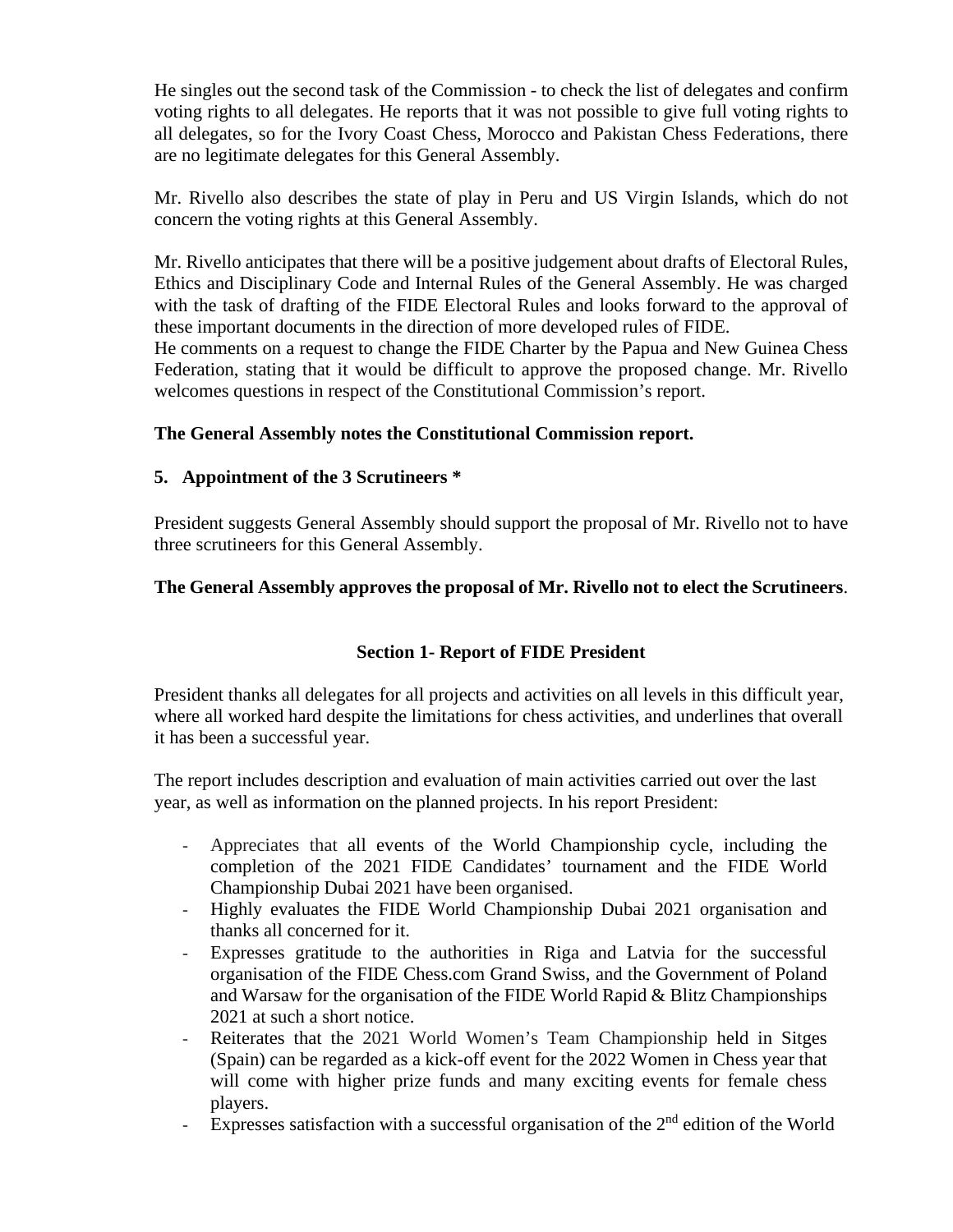Online Olympiad, with participation of almost 160 countries and hopes that in the future online Olympiads should be held in odd years in between the OTB Olympiads, as many Federations liked this format and will be happy to participate.

- Points out that that the 2022 World Chess Olympiads shall be held in two cities : Khanty-Mansiysk and Moscow.
- Invites all the delegates to the 2022 FIDE Congress in Moscow starting  $27<sup>th</sup>$  July 2022, and underlines it is an election year so the preparations for this event shall be very thorough.
- Praises all activities devoted to all professional training, for arbiters, trainers, Federations officials, especially with the assistance of the FIDE development fund.
- Underlines a successful financial situation, following the opportunities created by the World Chess Championship match Dubai 2021 and additional sponsorship which helped to make FIDE's financial situation even better.
- Announces the opening/extension of a bidding procedure for the 2022 FIDE Women's Grand-Prix and other events.
- Informs that the FIDE human resources shall be increased in marketing, IT, PR and in all other levels, including Commissions and other bodies where it is necessary to perform better.

President also emphasizes the increasing role of the FIDE's social agenda:

- Enumerates educational chess, and projects for inmates, refugees, people with autistic spectrum disorder (including collaboration with the ECU and other associations), as well as for veterans.
- Thanks Mr. Iashvili and Mrs. Reizniece-Ozola for their participation and coordination of all activities in the social sphere.
- Reiterates that the substantial, visible, dynamic social projects shall be expanded and further developed.

The report is followed by a video about FIDE social projects.

## **Section 2 - Financial matters**

### **2.1 Report of the FIDE Treasurer**

Ms. Zhu thanks the Polish government, the Polish Chess Federation and sponsors for support in organizing the World Rapid & Blitz Championships 2021 at such a short notice and hosting the FIDE Congress.

Ms. Zhu underlines her very conservative view at the budget preparation. Since April, there were strict measures, reduction of payments, administrative expenses and salaries. She is grateful to the Council for the support.

She highly evaluates the fact that each of very important events have been organised, as mentioned by President in his report, despite it being an extremely difficult task for all involved. She is proud of her colleagues and thanks President, Mrs. Reizniece-Ozola, Mr. Bologan, Mr. Sutovsky, Mr. Turlej, Ms. Stoisavljevic, Mr. Martynov, Ms. Goryaeva, Mr. Zhuravlev, Mr. Korshunov inter alia, for great job.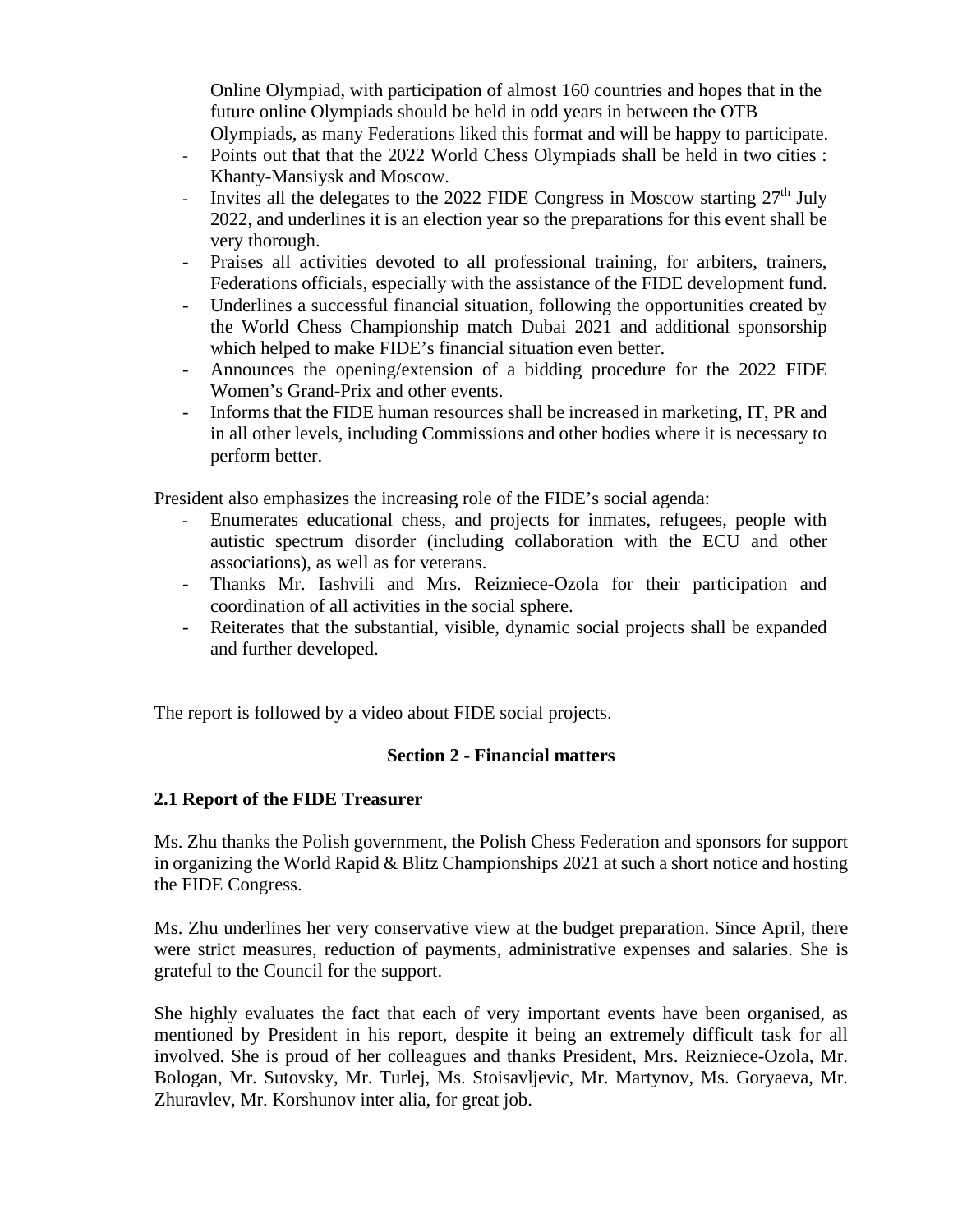Ms. Zhu informs the delegates that the total amount in all FIDE accounts is more than 6 mln euros at the end of the year – creating a safety for FIDE. She underlines a particularly important commercial potential of major chess tournaments, the income from which is higher than ever from any FIDE major events.

Mrs. Reizniece-Ozola comments on the development part of the 2021 financial statement and says that the overall allocation was 1 mln euro for this year, with two major parts of 400,000 euros for four continents and the rest was aimed for National Federations that were very active approaching Management with their requests, mainly for the events implementation in the countries that have lifted strong Covid-19 restrictions. She encourages FIDE stakeholders to come up with some other, more creative initiatives. In 2022, there will be an additional 500,000 euros planned for various social initiatives from Federations, Zones and Continents. She mentions important social projects and confirms that FIDE is willing to support such initiatives, for example, as was the case with the Infinite FIDE project led by Ms. Sorokina. For the continents, as it was discussed in the Zonal Council, we would like to see that the Continents would fully utilise their allocations of 100,000 euros from the Development Fund including by investing in their social projects.

## **The General Assembly approves the report of the Treasurer.**

## **2.2 Verification Commission's report**

Mr. Mazouz points that the Ernst & Young are in the whole satisfied with our financial statement. Their report was late, and therefore the Commission's report was delayed. A decrease of the fees from Federations and efforts by FIDE to get as much payments as possible have been noted as well as a major change in the income make-up compared to 2016. FIDE should continue to look for new resources and carry out its ambitions for worldwide chess activities.

Mr. Mazouz mentions that the Development Fund in 2020 was affected and declined by almost 38%, but nevertheless the expenses represent almost 37% of all expenses whereas in the past, they did not represent that much.

He refers to the Commission's recommendations of last year which were put in practice or on the way to do so. There are new recommendations for 2020 budget, but the Commission is satisfied with the FIDE financial situation, and FIDE financial management team was cooperating fully with the Commission.

President thanks the Verification Commission for their work and the analysis of the FIDE financial situation as FIDE is consistent in keeping up with their promises from 2018, and we expect some increase in income regarding the Federations' fees from 2022 but rates are down substantially. One of our key purposes is to continue to get more partners globally.

Mr. Priest gives some details of the Verification Commission recommendations, starting with the ones for 2019 Financial statement:

- FIDE financial statement shall be prepared according to the Swiss accounting standards as it is very important for the FIDE credibility.
- The cash flow statement has been provided as recommended.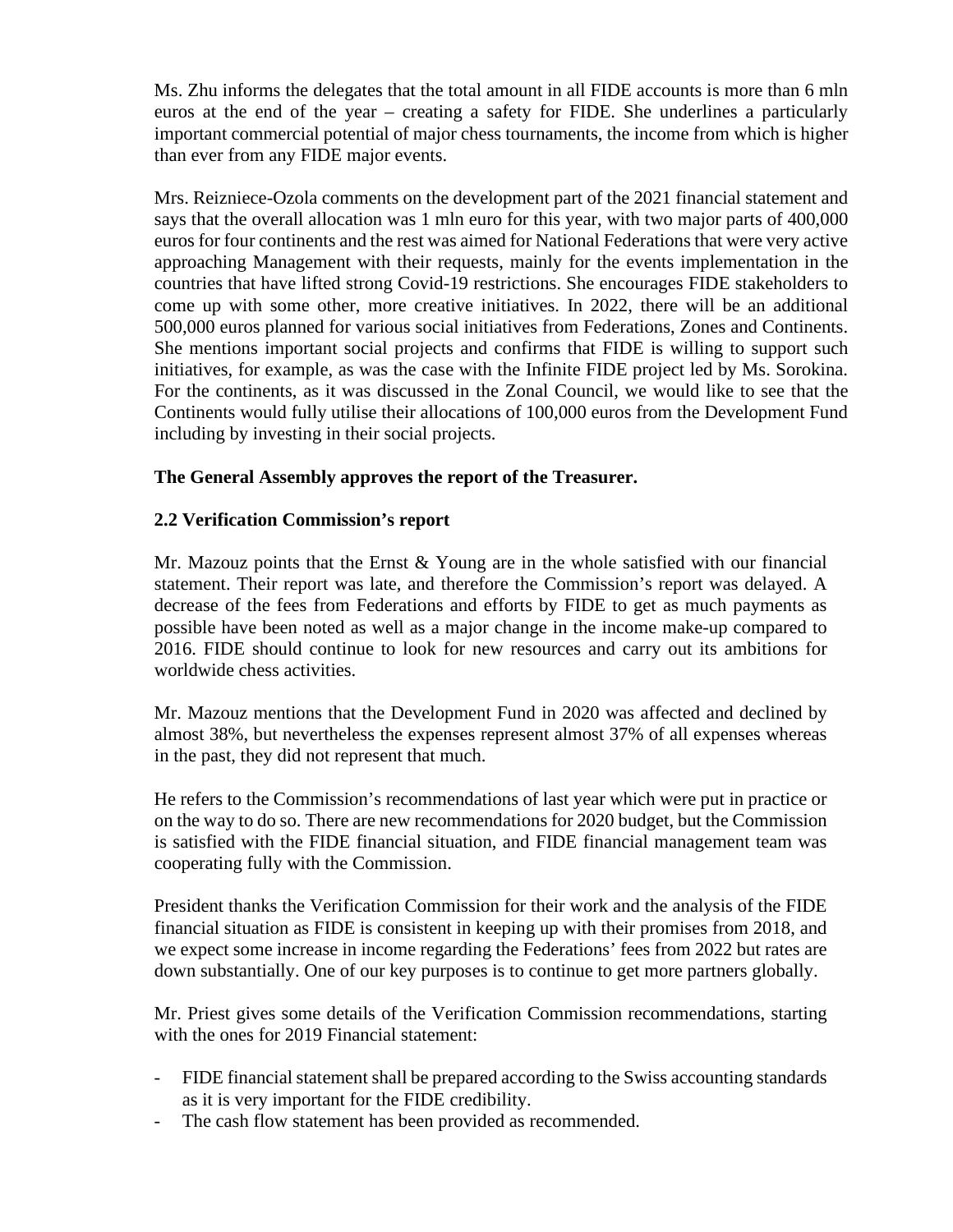- FIDE will move to another accounting software by 2023.
- The financial documentation has been reviewed as recommended.
- All information is easily available on the FIDE website as recommended.
- A robust website for Planning and Development Commission with all information is available as recommended.
- FIDE has adopted policy of not accepting certain grants as recommended.

Mr. Priest also outlines recommendations based on 2020 Financial statements:

- No change of auditors for the year 2021 is supported by the Verification Commission.
- It is recommended to have all the contracts of FIDE in English or dual language version.
- "FIDE Guidelines for avoidance of the conflict of interest in employment and appointments" is in line with the Commission's recommendation.
- The issue with PayPal has been solved as recommended.
- Registration of FIDE as a non-profit tax resident in Switzerland is in the process as recommended.
- More specific contracts regarding general donations are necessary.

President thanks Mr. Priest for extensive and very useful practical explanation.

# **The General Assembly approves the Verification Commission's report.**

## **2.3 Discharge of the Treasurer**

## **The General Assembly discharges the Treasurer from the responsibilities for the financial year 2020.**

## **2.4 Budget 2022**

Mrs. Reizniece-Ozola presents the budget draft and outlines its major points. The budget is balanced, the form has changed and now income and expenditure have increased substantially mainly in the events section. Principle of budget has been changed, it has been prepared based on gross income and expenditure, not net. Three major factors for that:

- FIDE is supposed to register as a VAT payer in Switzerland;

- a change in the business model of operations of FIDE – with the new management team FIDE does not outsource, but organizes its major events in-house. Thus, the risks are changing and for the sake of transparency we should see both gross figures;

- we follow the best practices of other international federations.

She points out that next year, the Covid-19 situation is still going to be unclear, but all toplevel tournaments will be staged, and this is reflected in the budget. The major event is the World Chess Olympiad 2022 and the 2022 FIDE Congress to be held in Moscow. Mrs. Reizniece-Ozola confirms the financial support for travelling of far distance, low development level federation participants to the World Chess Olympiad. She further explains that the balance is not with surplus, but also because we increased the development fund to 2 mln euros, including such initiatives as women in chess events, as this will be the Women in Chess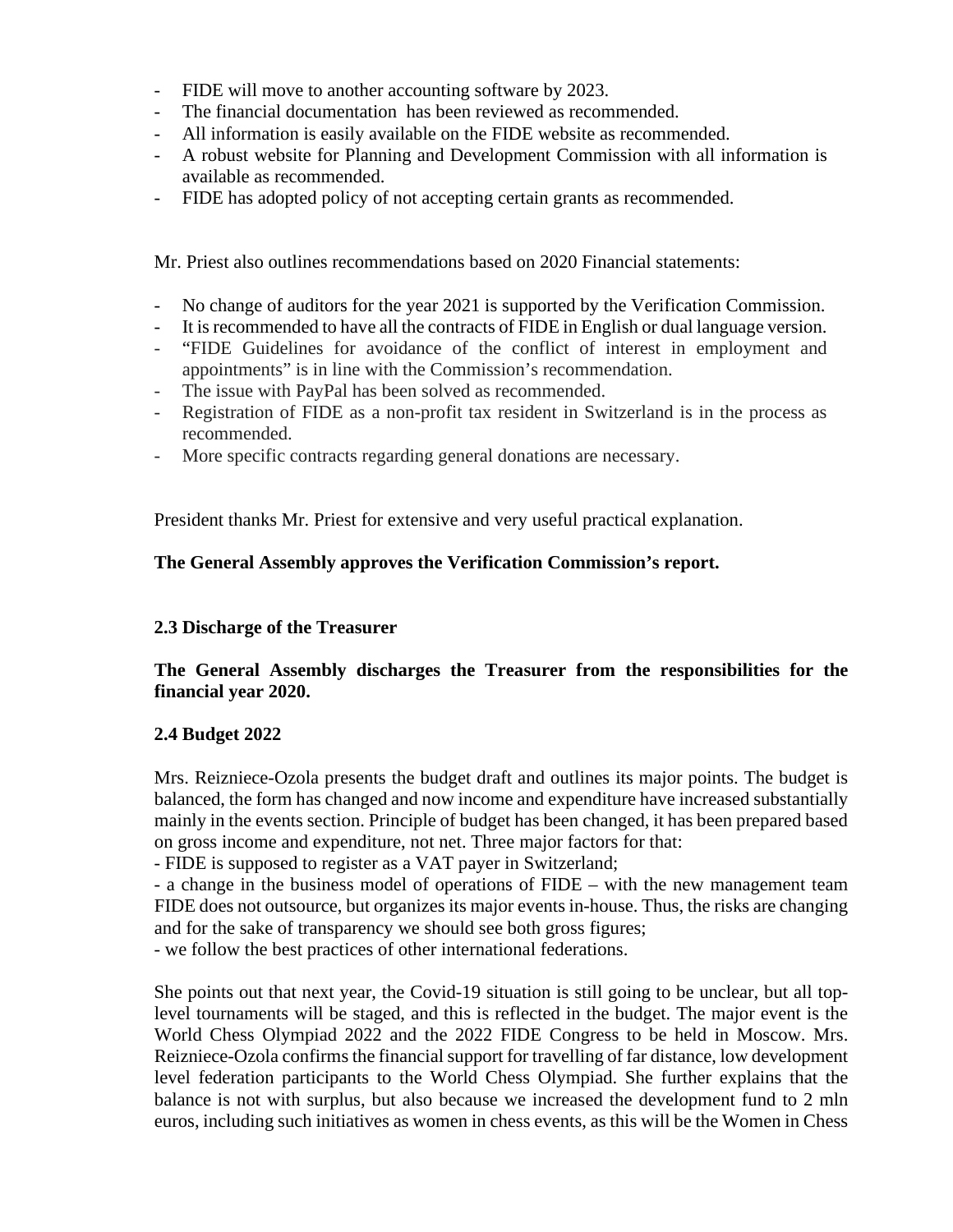#### year.

Mrs. Reizniece-Ozola also mentions a few other major changes as the decrease in administration costs while increasing allocations for marketing and events positions, where under the great leadership of Mr. Sutovsky we have managed to bring even a higher level of sponsorship and organise all events. Their capacity has to be increased, allowing FIDE to even better capitalize on our major events. We also see the need to improve our IT infrastructure and expand its capacity.

She adds that Treasurer's report says our reserve fund is quite high with 3 mln euros. But due to the high level of potential risks of Covid, we want to be on the safe side and keep sustainability of organisation strong. This is our approach, and even if had drafted the budget with net positions as earlier, our expenditure would be 6 mln euros, which is the highest rate, while being able to provide a proper income part.

Mr. Wilkinson asks in relation to staff salaries, what accounts for a huge jump to over the 1 mln USD. He also comments that, in the opposite direction, general office expenses went down, and says it is not usual to see expenses going down. His third question refers to the plans for the difference from the income and expenses from the World Chess Olympiad 2022, of 300,000 euros. He also inquires what guarantees will be in place for provisions for countries in terms of support, airfare, expenses in respect of entry visas for the World Chess Olympiad.

Mrs. Reizniece-Ozola refers to what was presented before - we have increased allocations for PR, marketing and events management positions, which is very crucial for us. While FIDE now organize our major events ourselves, there is a need for improvement and therefore we need additional resources. Also, there is a need for the increase of the IT department to provide quality services for FIDE's everyday operations and events. We have reduced the general office expenses shifting the funding to areas where it is needed most, including IT. As for the Olympiad, in the FIDE draft budget only the basic costs we envisage within the support programs for Federations for both World Chess Olympiad and Olympiad for people with disabilities are included. We will repeat the earlier practice and we will be assisting the Federations in need and the ones which are remote with travelling costs. We want to have a wide representation at the World Chess Olympiad.

President comments that the Olympiad is an ongoing process and figures will be changing to reflect an actual situation with expenses and income. He promises that everyone will be receiving timely updates.

### **General Assembly approved the 2022 Budget.**

### **2.5 Appointment of External Auditor for annual audit of FIDE accounts for 2021**

Mr. Volzhin informs the General Assembly about the proposal to reappoint Ernst & Young as an External Auditor for the financial year for 2021.

President refers to suggestions that were presented by the Verification Commission.

Mr. Priest says the Verification Commission does not object to keeping Ernst &Young as an External Auditor.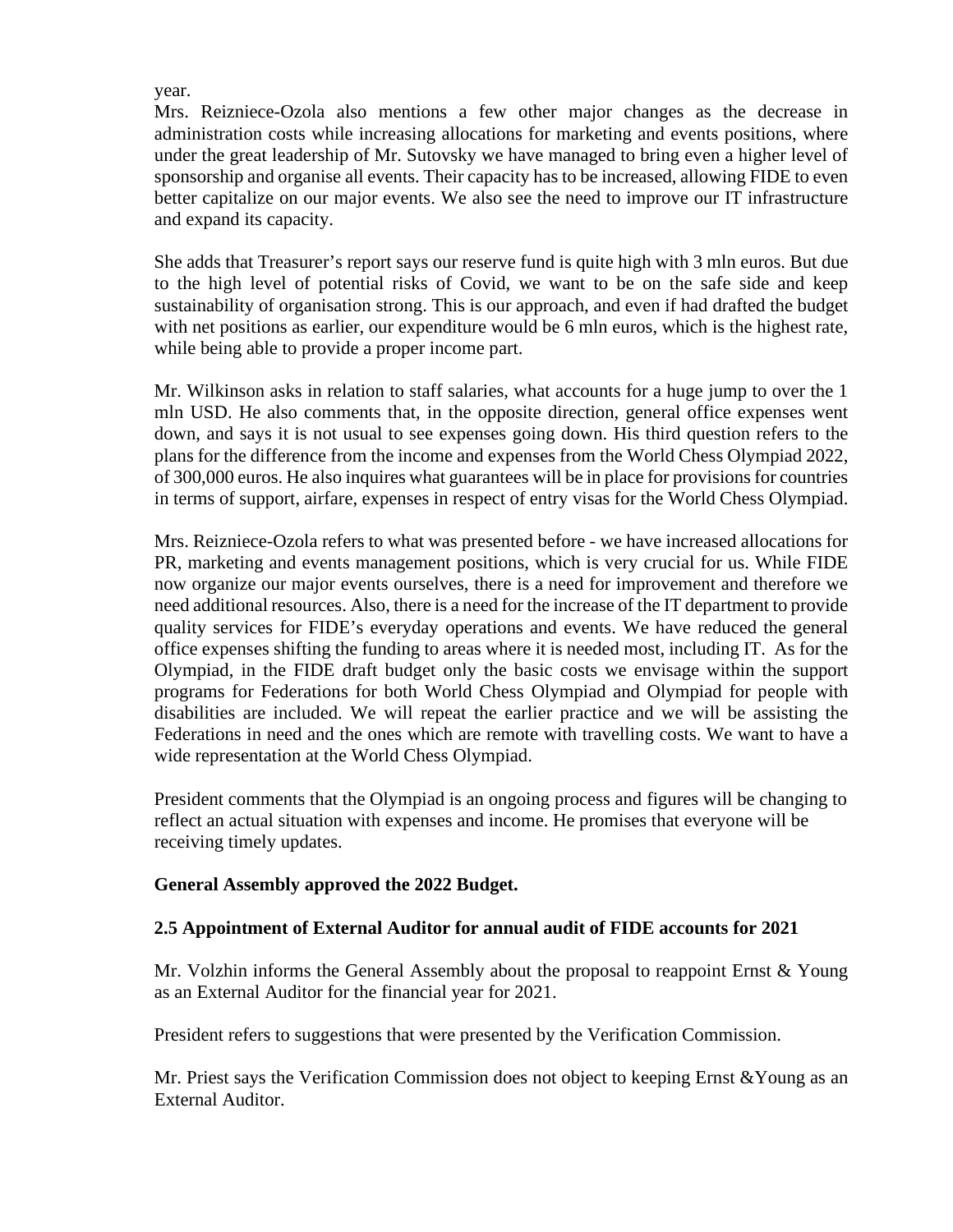## **The General Assembly appoints Ernst & Young as External Auditor for an annual audit of FIDE accounts for 2021**.

## **Section 3- Federation and Membership issues**

## **3.1 Admission of new member Federations of FIDE**

President informs that four applications for FIDE membership have been submitted during the last couple of months. The applications were discussed at the FIDE Council meetings and the Council finds that except for Belize, we have proper applications and sufficient grounds for the three Federations to become new members.

President draws the attention of the delegates that in the FIDE Electoral Rules due to be voted for later, there is a limit of electoral rights of new members, so they will not be able to participate in the elections next year, they will get electoral rights only after that, while they will be able to exercise all other rights and they will also have to fulfil their responsibilities. The new members will be able to play under their national flags at the Olympiads in Russia in 2022.

Mr. Wilkinson comments that he is particularly pleased to see these proposals and encourages to support these applications. He expresses his gratitude to President, the FIDE Council and in particular, Mr. Short, who embarked on this tour in the English-speaking Caribbean some years ago and brought new Federations and territories to the FIDE family.

3.1.1 The St. Vincent and the Grenadines Chess Federation applied to become a member federation of FIDE

## **The General Assembly approves the St. Vincent and the Grenadines Chess Federation as a new member-federation of FIDE.**

3.1.2 The Niger Chess Federation applied to become a member federation of FIDE

### **The General Assembly approves the Niger Chess Federation as a new memberfederation of FIDE.**

3.1.3 The Belize Chess Federation applied to become a member federation of FIDE

### **The General Assembly approves the Niger Chess Federation as a new memberfederation of FIDE.**

3.1.4 The Dominica Chess Federation applied to become a member federation of FIDE

**The General Assembly approves the Dominica Chess Federation as a new memberfederation of FIDE.**

#### **3.2 Federation issues**

3.2.1. Letter from the Ukrainian Chess Federation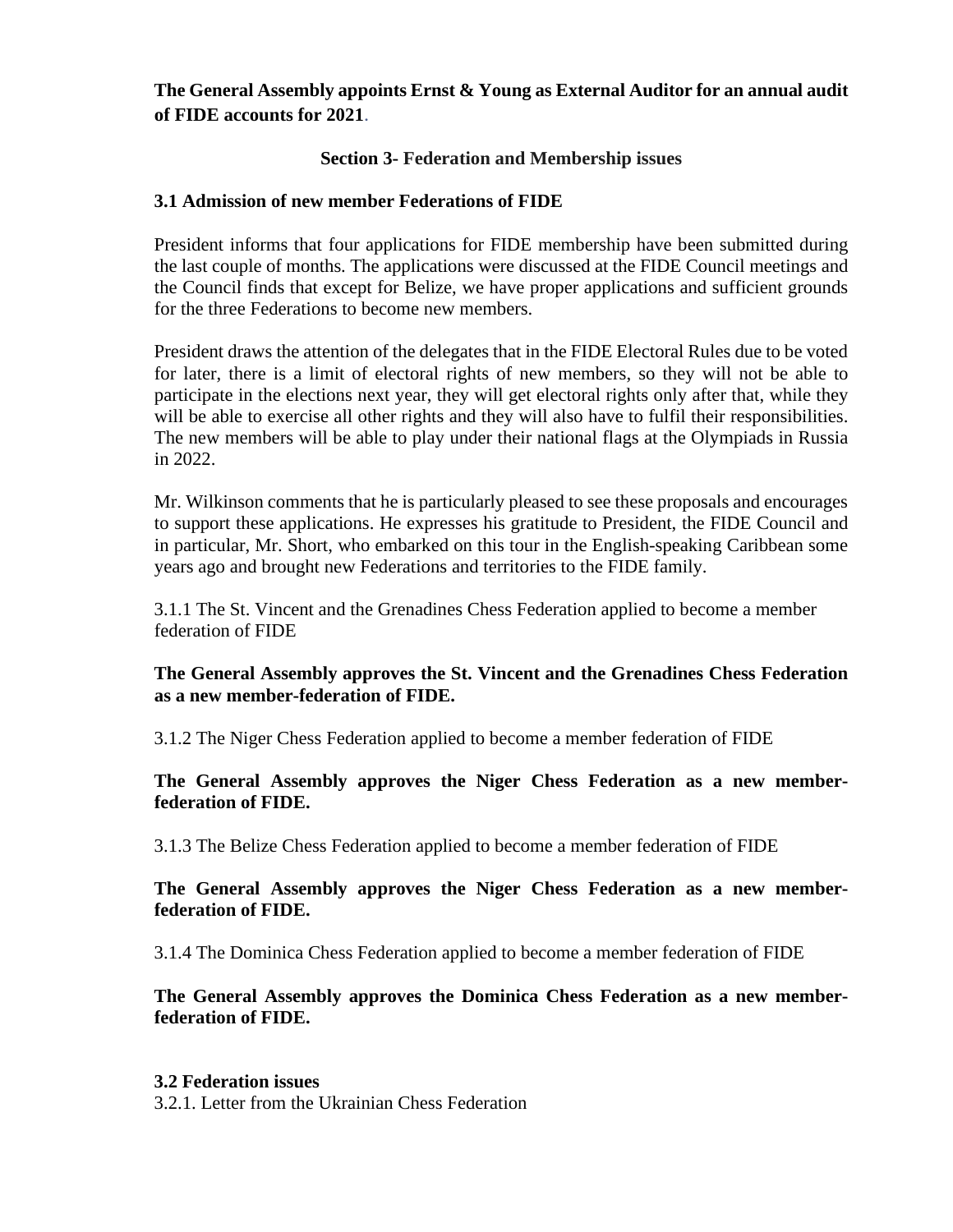Mr. Short comments that the issue raised by the Ukrainian Chess Federation is about two players who we believe have been involved in a case of rating manipulation. We have in FIDE the authority not to rate certain events if we have doubts about them. The resolution of the FIDE Council of the day before is represented in Annex 3.2.1c and it is fairly clear about the proposed course of action. Ratings of these players will be restored, but the series of tournaments will not be rated.

President confirms that the FIDE Council took this decision and asks the General Assembly to support it.

**The General Assembly notes the letter of the Ukrainian Chess Federation regarding rapid & blitz ratings of Mr. Ihor Kobylianskyi (FIDE ID 14106329) and Mr. Iuri Shkuro (FIDE ID 14108836) and supports FIDE Council decision regarding this matter dated December 27 2021**.

**3.3 Other matters**

### **Section 4- Administrative matters**

### **4.1 Changes in the FIDE Handbook**

4.1.1 The Papua New Guinea Chess Federation's proposals

Delegate of Malta Mr. Borg comments that in the report of the Constitutional Commission, it is recommended that these proposals should not be approved. He agrees that this is presented without any motivation and advises that in accordance with the Internal Rules for General Assembly, Federations should present a motivation.

President advises that the Constitutional Commission and FIDE Council recommend that the proposals of the Papua New Guinea Chess Federations be rejected and discussions on these matters be continued.

Delegate of Monaco Mr. van Hoolandt comments that he also supports Mr. Borg to reject these proposals as otherwise this would exclude countries like Jersey, Scotland and other from the FIDE membership, and this would damage FIDE. It would have been already voted against two years ago and it is against the FIDE Motto "We are one family". We are trying to have as many countries as possible, and for the future this should be our goal.

Delegate of England Mr. Pein agrees with Mr. van Hoolandt and emphasises that when he counted the member Federations these proposals would affect, it comes to 19 federations.

Delegate of Scotland Mr. Howie reiterates the opinion of Mr. Pein and is glad that the common sense seems to prevail. He thanks for the support.

Delegate of Barbados Mr. Herbert concurs with the sentiments of the previous speakers. He mentions that IOC membership is omitted from the criteria, and he proposes that this should be addressed.

President agrees that we have to be very careful about membership issues and repeats the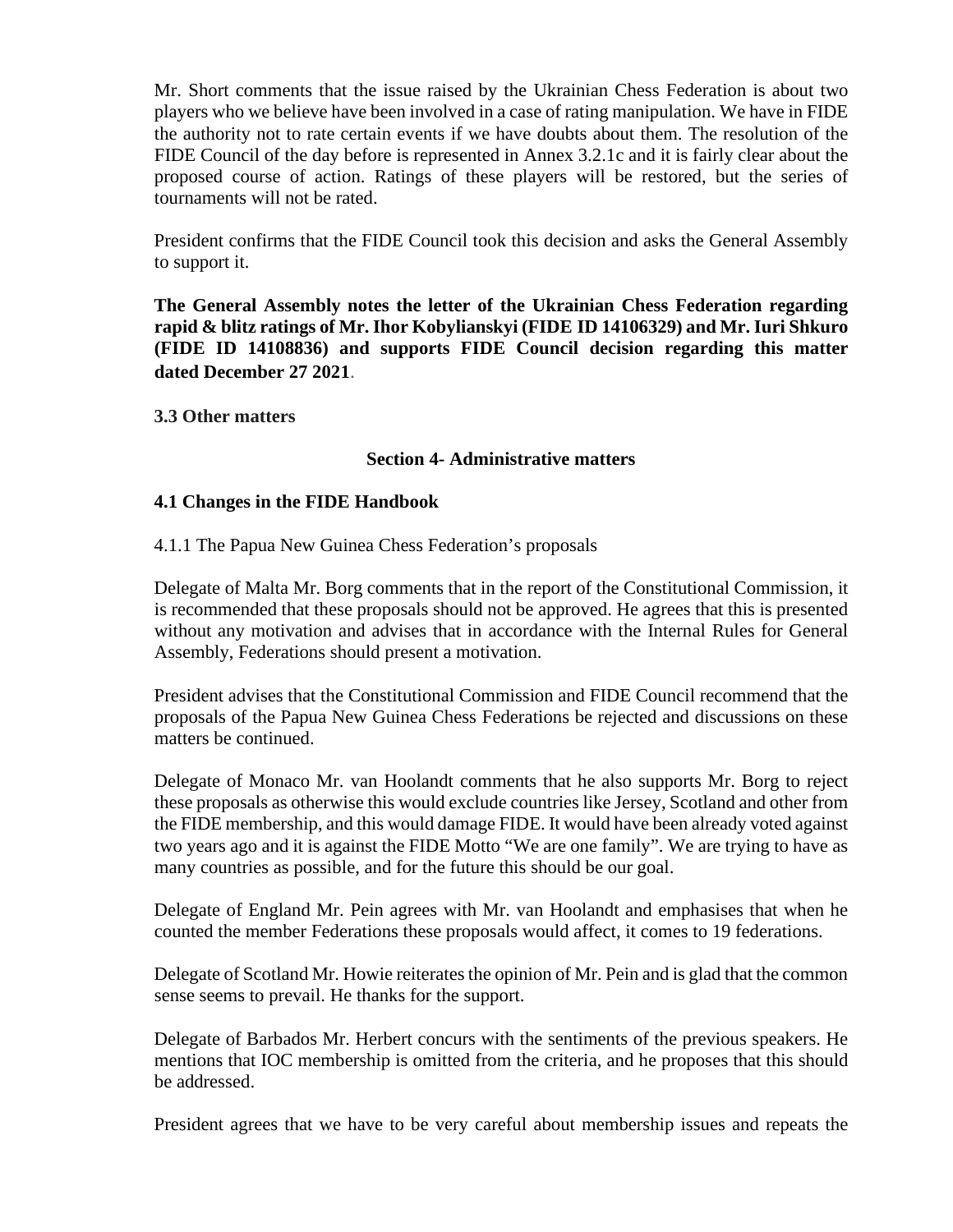Council's opinion that these proposals should be declined.

Delegate of Guatemala Mr. Vega comments that since long time ago FIDE has struggled to add more Federations and now we are around 200 members. This proposal would deprive many of their membership and he is against this proposal.

**General Assembly resolves not to approve Papua New Guinea Chess Federation's proposals regarding Associate Member Federations and regarding FIDE Charter amendment (Article 9.4).**

### 4.1.2 FIDE Electoral Rules

Mr. Rivello presents the document and mentions that in the past we had a very short version, while now it is a comprehensive document with all necessary rules. We tried to adhere how to organize campaigns, and sanctions in case of not legitimate activities of the candidates. The first draft was disseminated to all parties and following the receipt of all comments, they were addressed.

English Chess Federation has assisted in the correction of the English language and asked questions about the interpretation. There was a number of other questions to the distributed draft which have been addressed.

Delegate of Greece Mr. Makropoulos congratulates the working group as this is a great step in the right way, and a lot of problems will be solved if this document is applied. He proposes to support the Electoral Rules.

### **General Assembly approves the FIDE Electoral Rules**.

### 4.1.3 Ethics and Disciplinary Code

Mr. Strydom presents the document. He says it is a privilege to work on this document and calls it historic date in FIDE as the previous version which was only two-page long, was approved in 1989. Now the proposed draft is 40 pages long and it is in line with the other International Federations and the IOC.

This is initiative of the President and FIDE Council for the general update of all documents in the FIDE Handbook that follows the approval of the FIDE Charter in February 2020 in Abu-Dhabi. The document consists of two parts, Ethics Code and Disciplinary Code. Mr. Strydom further comments that the Sub-Committee worked on it and then put it forward for consideration of Constitutional and Fair Play Commissions, Federations, FIDE Council and Management Board. He is thankful to all for the respective input. The latest version of the Code was approved by the FIDE Council and is recommended for the General Assembly's approval.

Mr. Strydom adds that we will promote the highest ethics values and ensure that sportsmanship will always prevail. It also represents the best thinking among international sports Federations and conforms with the IOC requirements. It is a technical document, proposed guide on how to submit a complaint, or how to defend oneself, and it will be in a simple language, published on the FIDE website.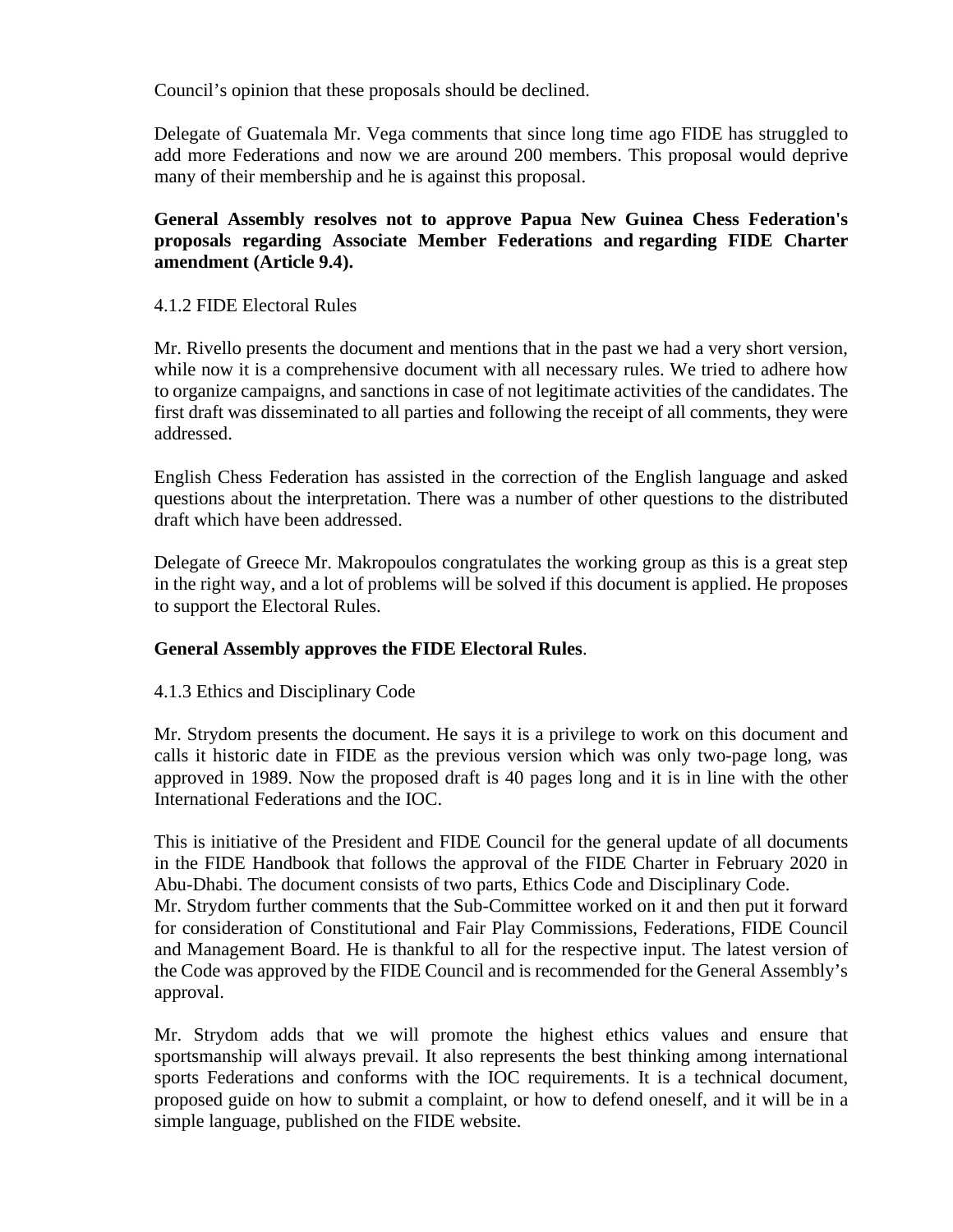President thanks Mr. Strydom on behalf of FIDE Council and confirms that the Council supports the document.

Mr. Pein congratulates the team for producing the document. He comments that the English Chess Federation considered the draft and sent their response. They liked nearly all about it as it is a serious upgrade. He however mentions that his Federation is uncomfortable with section 9, and the idea that we should delete the entire history of someone found cheating. We have history of chess which is to be shared and studied for the history. The idea to delete does not appeal to us. We should not create non-existent persons; this should be reconsidered. He gives an example of Article 9.2-9.4 referring to banning a player with a fast-track system, which is a massive change. They could accept if the regulation would apply only to the online chess, but not for both online and offline. They fully accept we need to do something, but it seems very drastic, and it comes in tandem with kind of approach, what Mr. Pein calls a "chess.com approach", like we are worried about your play, but we do not say you are cheating. He calls the proposed change radical and says they can accept this very document, but possibly sending back section 9 for some more work.

Mr. Strydom replies that Mr. Pein refers to article 13.2 sub d, which allows Ethis and Disciplinary Commission to remove player's historical data. He confirms that the opinion of the English Chess Federation is noted but explains that the proposed Article is only in the case of a life-time ban, which is an extraordinary case, and this situation would be happening. We believe that there may be circumstances in the future which might need to exercise this right, but this will be a very rare case with a very small chance of taking place. He also stresses that the Ethics and Disciplinary Panel will take into account all the considerations when deciding on each case.

President says he is in favour of keeping this data in some archives and hopes no decisions like this will be taken at least at next General Assembly.

Mrs. Reizniece-Ozola asks to confirm the Code as it is, on behalf of the Fair Play Commission. She considers a right balance has to be found between the necessity to fight against cheating and preserve the human rights. This document is a balanced document, and the right wording is also in place, not to unnecessarily harm the reputation of the players who have broken the fair play rules. She opines that 99% percent of the fast track cases will be applied for the online cases, however the regulations should be the same both for online and offline. The fast track will be applied only to the high-level FIDE events with a designated Fair Play Panel. Thus professionals will take well-reasoned decisions during events where the fair play principle is to be followed the strongest.

Mr. Strydom adds that article 9.7 provides an explanation to the question by the English Chess Federation. It mentions the Fair Play Commission rules where cheating which is the highest offence will be distinguished from some minor offence or an online situation where a camera is switched off. So, the procedure will be a fast track and will be dealt quickly for the minor breach of regulations.

President thanks Mr. Strydom again.

## **General Assembly approved the Ethics and Disciplinary Code.**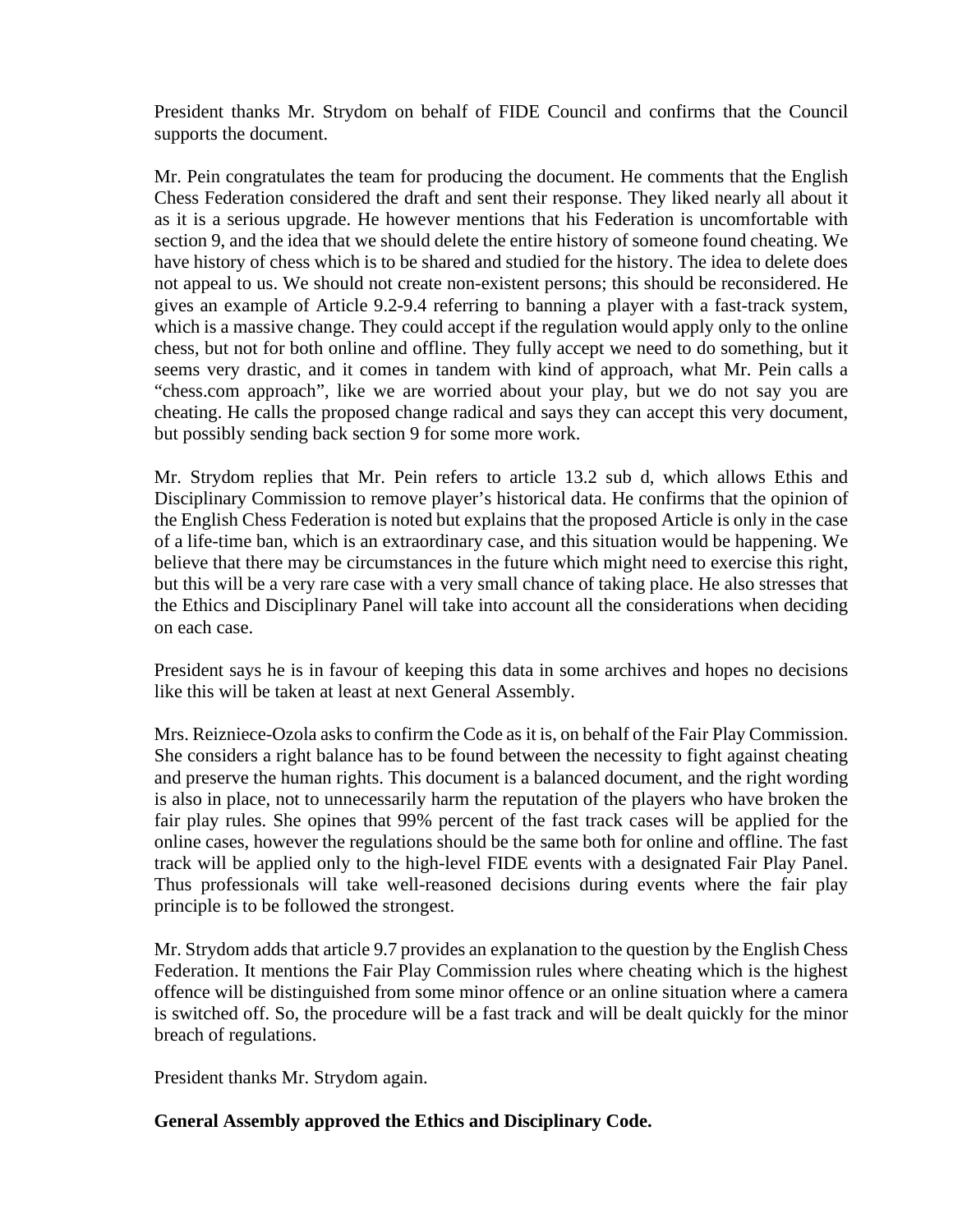### 4.1.4 General Assembly Internal Rules

Mr. Rivello presents the document. He says there are some additional rules to the ones approved last year and those are mainly in place due to the newly approved Electoral Rules.

## **General Assembly approves the General Assembly Internal Rules.**

## **Section 5- FIDE Calendar**

## **5.1 Chess Olympiad 2022**

## **5.2 FIDE Grand Prix Series 2022**

## **5.3 FIDE Candidates Tournament 2022**

## **5.4 FIDE World Team Championship 2022**

Mr. Sutovsky presents his report, which describes the fulfilled activities and outlines the plans for the future. In his report he:

- Highly appreciates the FIDE World Championship Dubai 2021 organisation. Expresses gratitude to Expo Dubai 2020 and all those involved in the organisation of the FIDE World Championship Dubai 2021.
- Points out that FIDE World Championship Dubai 2021 has brought a significant income to FIDE.
- Stresses that FIDE has very well secured partnerships with several serious companies and also that FIDE expands geography of its sponsors. He also underlines that the sponsors have trust in FIDE.
- Points out that the marketing group needs to be expanded in order to continue the successful organisation of the future events.
- Informs that the Candidates Tournament 2022 shall be organised in Madrid, Spain, June-July 2022 and the funding is in place.
- Informs that the World Teams Championship 2022 shall be organised in Jerusalem, Israel, in April 2022.
- Reiterates that there is a sustainable income from the contracts concluded in 2020 and 2021.
- Draws the attention that a venue still has to be found for the Women's Candidates Tournament 2022.

President thanks Mr. Sutovsky for his work and excellent results.

### **Section 6- Online Chess**

### **6.1 Online tournament projects**

President informs the delegates that the budget is 100,000 euros for online events and adds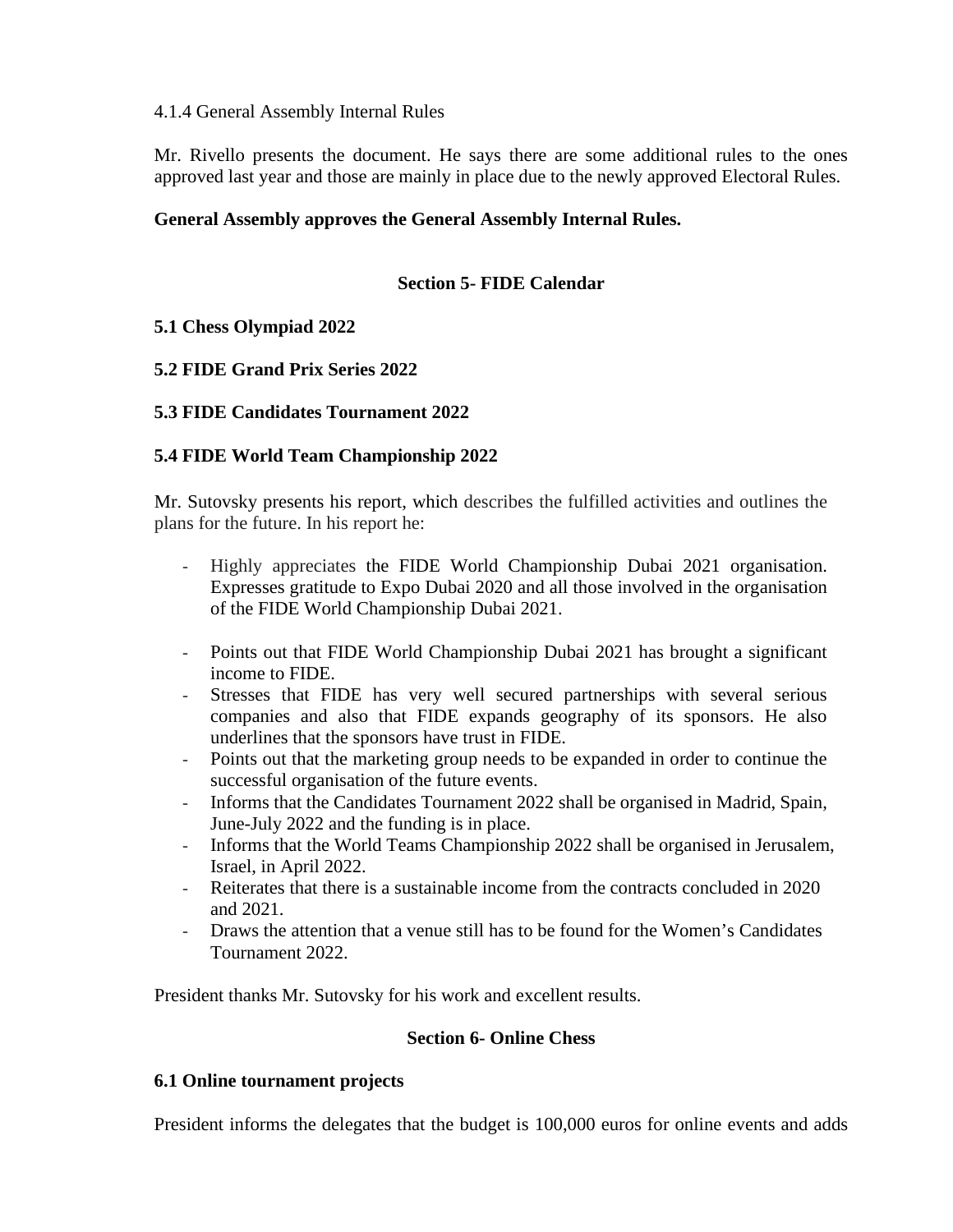that we can support some online events from the Development fund if this is in social dimension.

Mr. Sutovsky says we are in talks for a major online event for 2022, and soon an update will be coming. He believes that our perception guarantees growth in this direction as well.

## **Section 7- Continental Associations**

## **7.1 Report of Continental Association for Europe.**

Mr. Tsorbatzoglou starts with a comment in respect of the proposals of the Papua New Guinea Chess Federation. ECU is in favor that the rights to participate in continental and world championships belong to national federations and thus the participation should be approved by the National Federation.

He congratulates President and the FIDE team for all the activities and success in marketing.

President thanks ECU and the entire team for the collaboration and great work and expresses hopes that mutual projects and cooperation will be continued.

### **General Assembly notes the ECU report.**

### **7.2 Report of Continental Association for Americas.**

Mr. Vega informs the delegates that he has been working very hard to include chess in Caribbean Games, and now it is a 90% probability that chess will be included into this event. Mr. Vega is also working to guarantee chess is still included in the Central American Games.

Mr. Vega appreciates very much a support of FIDE, especially by President and Mrs. Reizniece-Ozola.

President thanks Mr. Vega for his activities.

### **General Assembly notes the Americas report.**

### **7.3 Report of Continental Association for Asia.**

Mr. Abundo emphasises that chess is in the programme of all regional Olympic Games, and now the Asian Chess Federation is coordinating for future Asian Games with the Asian Olympic Council. He thanks President and FIDE for the success of FIDE World Championship Dubai 2021 in Asia.

President thanks the Asian Chess Federation for their work.

### **General Assembly notes the Asian Chess Federation report.**

### **7.4 Report of Continental Association for Africa.**

Mr. Ncube informs the delegates that there have been three over-the-board events and the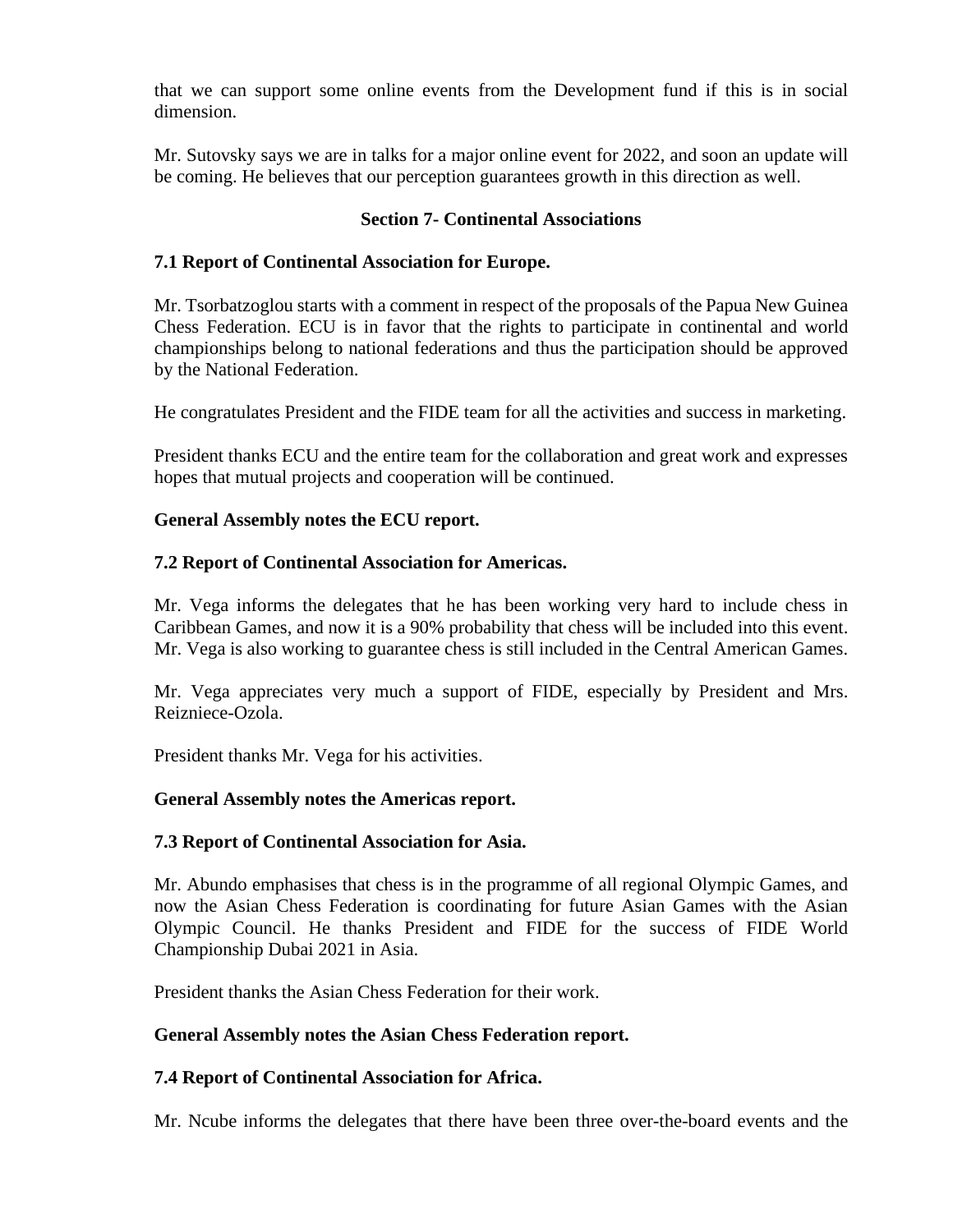fourth one starts the next day in Liberia. He calls it a success year for Africa, and reports that a number of seminars and workshops has been organised for the Federations of the Continent. Chess will be part of African Games, starting with 2023 and registration for this event was completed early December. The African Continental Assembly is scheduled to be held on the 29<sup>th</sup> January and they will try to address issues coming from the 2021 FIDE Congress. He also draws attention to some outstanding issues, the Morocco dispute about the past elections as well as the disputes in Ivory Coast and South Africa.

President thanks Mr. Ncube for his activities.

## **General Assembly notes the African Chess Federation's report.**

FIDE President thanks all Continents to their contribution to development of chess and all their activities.

### **Section 8- Miscellaneous**

## **8.1 FIDE Awards**

President informs the General Assembly that the previous day the FIDE Council approved the proposal of the President to award Mr. Andrei Filatov, President of the Chess Federation of Russia, with the title of the FIDE Honorary Member. This award has been granted for his great contribution to the development of chess and organisation of all major FIDE events in Russia, including the World Championship matches, Chess Olympiad, Grand-Prix series, Candidates tournament. He adds that Mr. Filatov's work deserves appreciation.

## **General Assembly approves the following FIDE Award: the title of the FIDE Honorary Member to Mr. Andrei Filatov, President of the Chess Federation of Russia.**

### **8.2 92nd FIDE Congress 2022**

The General Assembly notes the information that the event will be held in Moscow, from 27 July till 2 August, 2022. President informs the delegates that it is proposed to have some Commissions, especially the Commission for the Disabled, meetings in Khanty-Mansiysk, thus extending the length of the Congress by a couple of days.

President looks forward to welcoming all delegates in Russia.

## **8.3 Other matters**

### **8.3.1. Proposal of the Rules Commission.**

The Assembly notes that this proposal is related to the fact that all changes are about the use of electronic scoresheets. President stresses the need to clarify all provisions to use them for official purposes, with changes to come in effect in August 2022. He comments that if there are any issues, based on practices, we will be able to correct the mistake and vote accordingly at the next General Assembly.

President thanks the Technical and Rules Commissions as well as the Working Group for their